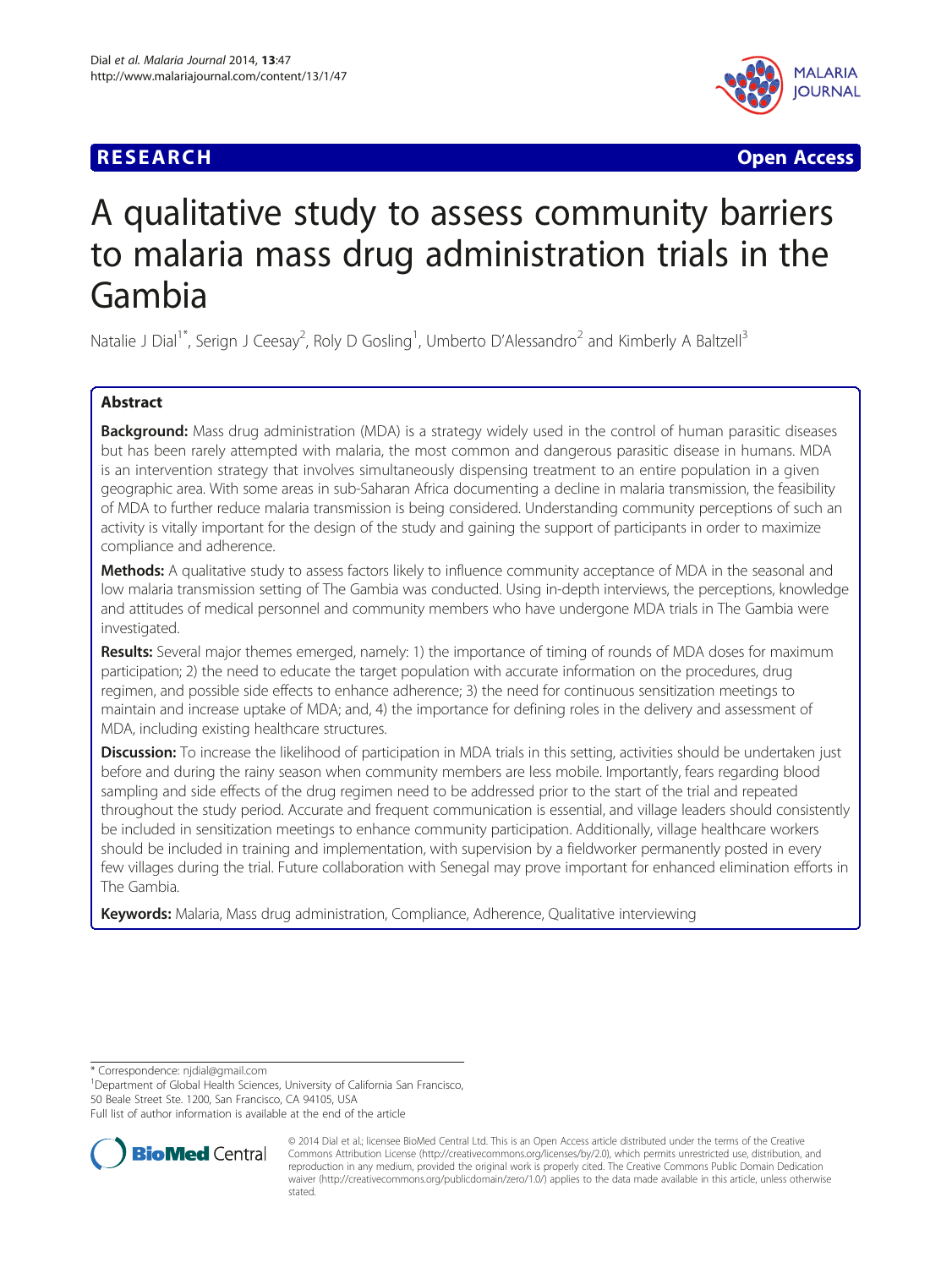#### Background

#### Malaria control and elimination

Of the areas of the world where malaria remains endemic, approximately one-third of the countries are pursuing strategies to transition from control to elimination of the disease [\[1](#page-8-0)]. Transmitted by the female Anopheles mosquito, malaria still infects approximately 200 million people per year and accounts for 600,000 deaths annually [[2](#page-8-0)]. The majority of the disease burden afflicts sub-Saharan Africa, where the most deadly of the parasites, Plasmodium falciparum, is most prevalent. Recent findings note that in low endemic countries and seasonal settings, a large proportion of P. falciparum infections are carried asymptomatically and in low densities, resulting in false negatives using normal diagnostic tests such as blood slide microscopy or malaria rapid diagnostic tests [\[3\]](#page-8-0). Treating these asymptomatic infections is likely to have a greater effect on malaria transmission than just treating symptomatic patients who report to health facilities [\[4](#page-8-0)].

#### Elimination efforts

Mass drug administration (MDA) is the simultaneous dispensing of treatment to an entire population in a specific geographic area, regardless of presence or absence of disease symptoms and without diagnostic testing. MDA is the control strategy of choice in other parasitic diseases, such as lymphatic filariasis, schistosomiasis, and onchocerciasis [[5](#page-8-0)-[7\]](#page-8-0). However, current studies of MDA for malaria have shown mixed results, with some evidence of success yet no long lasting effects in either sub-Saharan Africa or the Asia Pacific [[8](#page-8-0)-[12](#page-8-0)].

Specific to malaria infection, there is emerging evidence that MDA may be more effective when targeting both the asexual and the sexual (gametocyte) stages of the parasite's lifecycle [\[4\]](#page-8-0). Although insufficient alone for malaria elimination, destroying both the asexual stages and the gametocytes in human hosts can have a significant effect on reducing transmission if MDA is successfully implemented before transmission season begins [\[13,14](#page-8-0)]. Such evidence has provided improvements to trial designs, but evaluation of implementation methods is also needed to more comprehensively improve MDA programmes.

#### Identifying barriers

One notable cause of MDA programme failures is the lack of coverage of the target population and participant adherence to the drug regimen [\[15\]](#page-8-0). It is estimated through modelling that coverage of the target population in excess of 80% is needed for MDA to be successful. This assumes a static population and does not account for humans migrating into the MDA area with new infections [[15\]](#page-8-0).

Research indicates that misconceptions within MDA target populations contribute to lack of initial compliance and ongoing adherence to the drug regimen, and therefore are barriers to success [[16,17\]](#page-8-0). Specific misconceptions attributed to those implementing MDA campaigns include lack of trial justification to the community, community misunderstanding of the medicine being administered, who are at risk for the disease, and the need to target asymptomatic carriers [\[18](#page-8-0)]. There are limited reports focusing on how best to change MDA campaigns to increase success within the community. These studies do, however, suggest that a large part of successful MDA implementation is due to community education and health worker training [[18,19](#page-8-0)].

#### Malaria mass drug administration in the Gambia

In 1999, an MDA for malaria was trialed in the seasonal and low-transmission setting of the Gambia, and did not yield a significant reduction in transmission [\[12](#page-8-0)]. In addition, a 2001 follow-up study exploring the shortcomings of this malaria MDA trial had narrow participant inclusion, which limited its ability to provide useful information for improving future MDA trials [[20](#page-8-0)]. Further understanding of the barriers to adherence and community mobility has the possibility of enhancing the effectiveness of MDA trials.

Importantly, investigations into the lack of adherence in studies of MDA should involve a spectrum of stakeholders and participants, such as health care workers, village leaders, government officials and community members. Therefore, this qualitative study was conducted to explore the community barriers to MDA trials by exploring the perceptions, knowledge and attitudes of participants in a malaria MDA trial in The Gambia that took place in 1999. The goal of this study was to identify barriers and facilitators to the MDA trial with the goal of increasing adherence in future campaigns.

#### Methods

#### Study population and study sites

This study predominantly targeted individuals affiliated with a malaria MDA trial from 1999 in The Gambia, but also included several individuals involved in a 2010 trachoma MDA trial in The Gambia. Participants were selected from various levels of involvement in the MDA trials. This included researchers, fieldworkers, government officials, and healthcare personnel. Additionally, the study included village members from rural communities within the North Bank Division of The Gambia who participated in the 1999 malaria MDA trial.

#### Procedures

Participant recruitment was carried out through a mixedsampling approach, including both purposive and snowball sampling techniques. Key informants were identified in collaboration with the Medical Research Council Gambia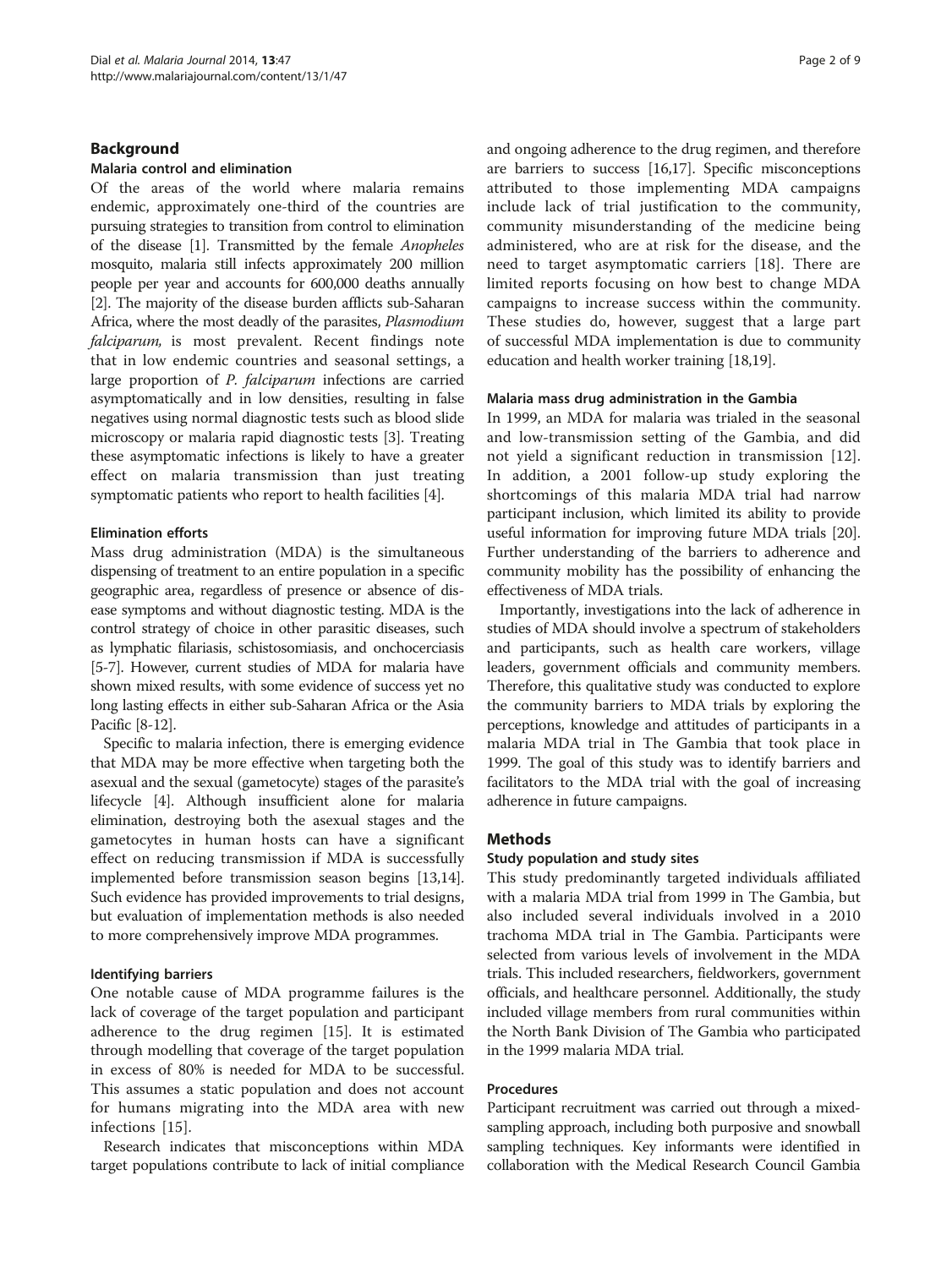Unit, the National Malaria Control Programme (NMCP), the Centre for Innovation Against Malaria (CIAM), and various major urban health facilities. Key informants were contacted to participate via email or phone. Initial participants were drawn from positions considered as "stakeholders" in previous campaigns [\[12\]](#page-8-0), such as the researchers, project managers, fieldworkers and government officials. Stakeholders were asked to both participate in the interview and to refer individuals to participate in the study. Likewise, village leaders of participating districts were first approached, and asked to engage in the interviews and then recruit members of their community to participate. Only individuals who did not wish to participate were excluded.

#### Data collection

A pre-piloted, semi-structured interview questionnaire was used for data acquisition. The research constructs aimed to address: 1) beliefs of key determinants to successful MDA trials; 2) reasoning behind non-compliance and non-adherence; 3) communication between acting parties; and, 4) how the trachoma and malaria MDA trials compared and contrasted. Interviews were audio-recorded and transcribed at the end of each day with the assistance of a fieldwork translator.

#### Data analysis

Interviews were transcribed using an inductive, iterative process including: 1) familiarization with individuals, questionnaire, and study area; 2) coding the data by abstracting texts; 3) identifying themes and concepts; 4) refining; and, 5) report writing. All analysis of interviews was done by hand coding, and emerging themes were identified based on frequency of appearance. Discrepancies in coding were reviewed by a fieldwork assistant and further reviewed by the fieldwork mentor when necessary.

#### Ethical considerations

The Medical Research Council The Gambia's Institutional Review Board and the University of California, San Francisco's Committee on Human Research approved this study. A written informed consent form was read and signed by all participants.

#### Results

Interviews were conducted with 26 key informants, located in the towns of Fajara, Basse, and Farafenni, and in the villages of Bambally, Kunjata, Sarakunda, Pallen fulla, and Kanikunda Suba. Key informants included a variety of stakeholders and community members involved in the 1999 malaria MDA trial in The Gambia, as well as several involved in a 2010 trachoma MDA in The Gambia (see Table 1 for key informant abbreviations).

| Table 1 List of key informants by strata, involved in malaria |  |
|---------------------------------------------------------------|--|
| mass drug administration unless otherwise specified           |  |

| <b>Strata</b>                   |           | Abbreviation Number of key informants |
|---------------------------------|-----------|---------------------------------------|
| Researchers                     | R         | 3                                     |
| <b>Fieldworkers</b>             | <b>FW</b> | $\mathcal{P}$                         |
| Government officials            | GO        | 3                                     |
| Village reporters               | <b>VR</b> | 3                                     |
| Village healthcare workers VHCW |           | 3                                     |
| Community members               | С         | 6                                     |
| Opinion leaders                 | OL.       | 4                                     |
| Trachoma researchers            | TR        | 2                                     |
|                                 |           |                                       |

The following major themes were identified:

Theme 1 Participants emphasized that timing of the mass drug administration was essential for a successful campaign, but opinions differed on whether administration during the dry or rainy season would improve participation

Many village residents believed MDA campaigns should occur during the dry season, due to farming obligations in the rainy season.

The best time is during the dry season, because during the rainy season everybody has gone to the farms.

(VHCW 3)

It should be in the dry season, because during the rainy season people are busy.

(C 5)

It can be given during the dry season, because I remember during the rainy season I took the medication and felt dizzy and could not work.

(C 6)

Conversely, researchers and opinion leaders argued that community members use their time off in the dry season to travel, therefore participation would be maximized during the rainy season.

The best time to do a trial is during the rain, from June onwards. Because everyone sees themselves staying in the village, in the community doing their fun activities, they don't move out. But during December, dry season, people travel anywhere they like to. It is very difficult to control them during the dry season.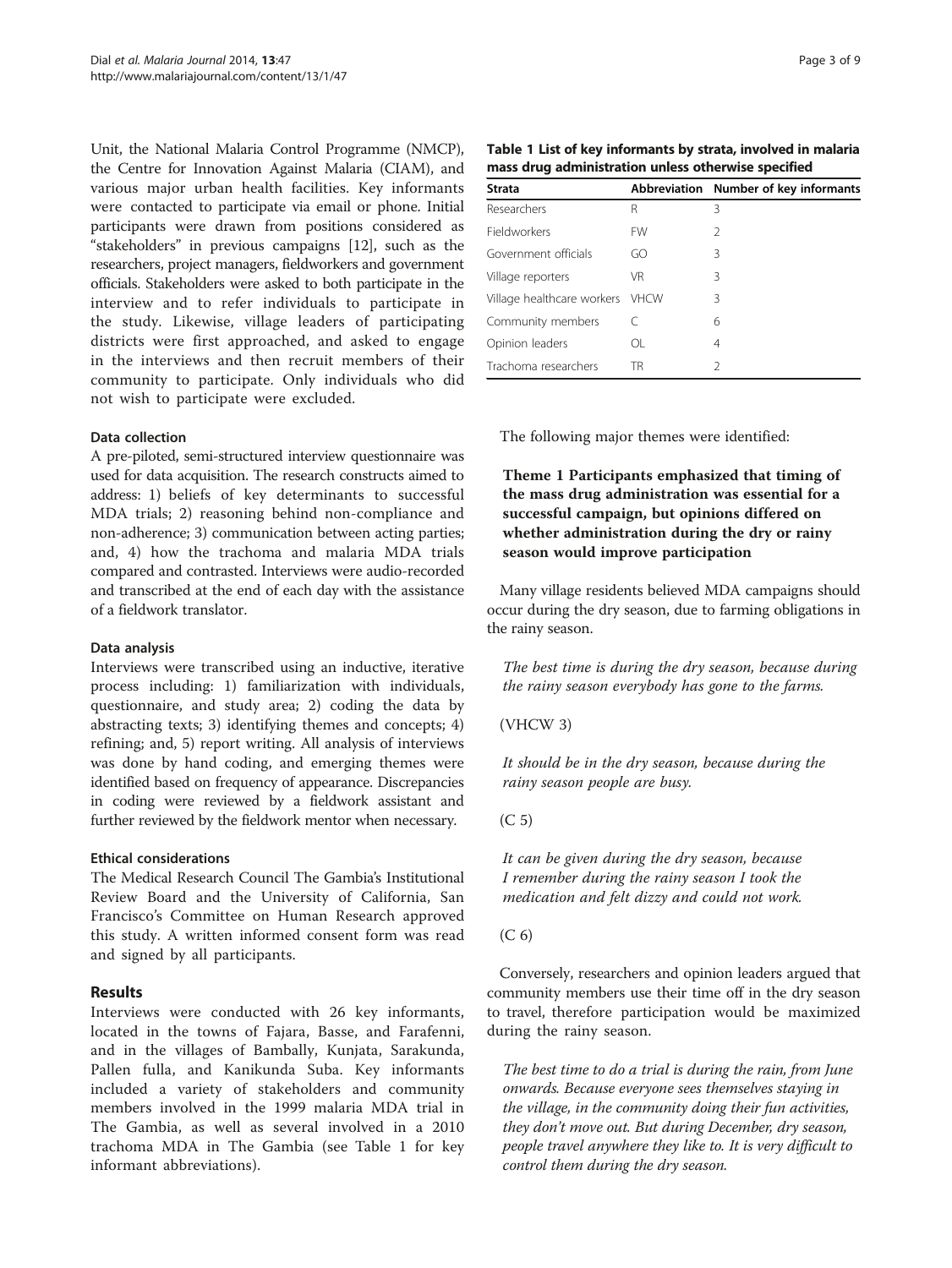#### (R 3)

The medication should be given in the rainy season. The only disadvantage with that is that if the medication is if they feel dizzy they cannot work in the farms.

## (OL 4)

I would prefer it in June because June is beginning of rainy season in The Gambia. It is a month that people are busy, but it is a month that is good for such to happen.

## (R 2)

Absence from the village during time of administration was identified as an obstacle to MDA success. Travelling outside of the village often extends across the border to Senegal. Several government officials suggested that Senegal be included in a future MDA trial.

At least 20% of your population floats. So I think that's the major problem—trying to catch people who aren't there and know that you haven't caught them, even. I think it's a problem because in The Gambia it's surrounded so much by Senegal. The borders, of course, are extremely porous as they should be—the countries are at peace, people should be able to move around.

## (R 1)

Because you know there's cross-border contamination. You will not be able to achieve real impact with MDA without collaborating with Senegal.

## (GO 3)

## Theme 2 Adherence and compliance to the MDA was dependent on participants' understanding of the procedures, drug regimen, possible side effects, and eligibility for the trials

A concept frequently reported by fieldworkers and villagers was the fear of blood samples being sold. Villagers were familiar with newer methods of malaria diagnostics that only require a finger prick for detection of parasitemia, therefore skepticism increased with the requirement of blood taken from the arm. Researchers and fieldworkers reported an understanding of the need to bleed participants from the arm, but villagers themselves did not express this understanding.

They didn't participate because of the blood people were taking. They said eventually they came to believe that they would sell the blood, they would sell our blood. This led to a lot of refusals.

## (VR 2)

Well sometimes bleeding is a problem to these people, like frequent bleeding. Some people might think it will only go for a few months and stop, so when it's continuing some people may change their minds.

## (R 3)

The reason why some of them denied is because they know with malaria, you can tell just by taking the blood here [points to finger tip] but then they started to take blood from here [points to arm] they said it was too much to test for malaria.

(VR 2)

Fieldworkers and community members struggled with compliance and adherence due to the dosage including too many pills, particularly with the frequency of administrations.

A participant who said 'I want to take part, but these drug that you are giving to us is too much'. It is seven tabs, and he said 'this is too much, I cannot swallow all this'

(FW 1)

They just refused and said it was too many tablets and they did not want to drink that many tablets.

(OL 4)

Villagers reported physical side effects of the medicine, which reduced their adherence to the MDA drug regimen. The side effects bothered them most during the rainy season because it stalled their work in the farms, therefore interfering with the daily provision to their families.

We drank the medication, but when we went to the bush to do the farming, we had to lay down and sleep because it made us dizzy. It was not easy with our stomachs.

(C 3)

When they drank the medication they get dizzy, and when they go to the farms they cannot do anything.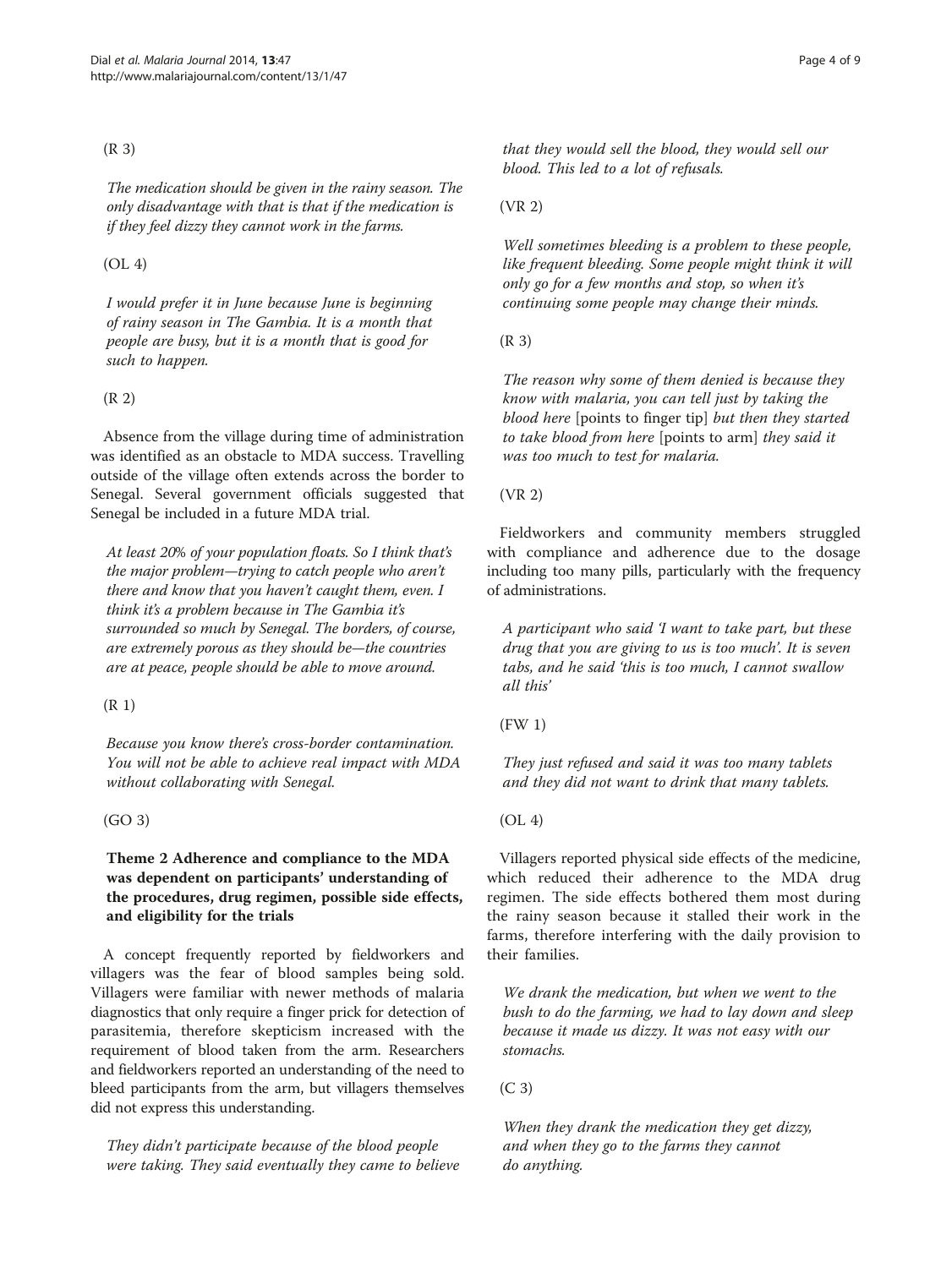#### (OL 1)

Some refusals were reported based on a state of pregnancy or intention of pregnancy. Some women of childbearing age chose to not take the medication for this reason.

I feel that the reason most didn't drink the medication is because they told us if we are just a few months pregnant we cannot take the medicine.

(C 4 and 5)

## Theme 3 Sensitization sessions, the formal educational meetings that occur between researchers and study population, were reported as the most important component of an MDA trial

Key informants consistently reported that the most important element of a mass drug administration is the sensitization of the community to the study and the procedures.

It is sensitization, it has to be very clear to them and it has to be before the study starts. If there is any procedures, blood taken, whatever amount, you have to make sure that during the sensitization everything is solved.

(R 2)

I believe if there is proper sensitization, people will understand.

(OL 2)

I didn't have enough time to disseminate the information to the villages. Because prior to the start of the trial we said we wanted to go around to the villages, but it did not materialize.

(FW 2)

Researchers and opinion leaders reported the influence of village members who often diagnose and treat diseases without a legitimate healthcare certification. Key informants recognized that these people may distort the trial results in some way, and sensitization efforts specific to them should be made.

Sometimes you have the shopkeepers giving the drugs, the antimalarial drugs.

Sensitization should be very wide and extend to the shopkeepers, drug sellers, and whatever else in the community, so they do not interfere with the study.

(OL 3)

A new element of the sensitization campaigns that was suggested consistently across key informants was use of the media. Particularly in comparing the trachoma and malaria MDA trials of The Gambia, it became apparent that the media was not used in the 1999 malaria MDA campaign.

Sensitization, we used various media for that, what with the electronic and billboard structures.

(TR 1)

It starts with various education channels to communicate with the community. They use the media, like radio for example. They develop a message in the various languages and they use those to relate. The radio is not available to all, but it is available to many.

(GO 1)

We had two radio stations before the distribution, where we sensitized the individual villages and tell them the effect of trachoma. And we allow phone calls even, to call in with any of their questions and we answer it. So it was effective.

(TR 2)

Over time, the attitude toward intervention trials in the rural communities has transitioned from skeptical to more accepting.

If you can look at the time that the MDA was done, there was not a lot of awareness. There is more awareness now, and those who are part of the programme are much stronger now so they can convince those people who are not ready to be part of the programme.

(C 1)

I know things are changing from 1999 to now, because now people are conferring consent to research in The Gambia because sensitization is an ongoing thing.

(OL 3)

Initially, there was no awareness. But since the campaign started there was awareness, people were

(R 3)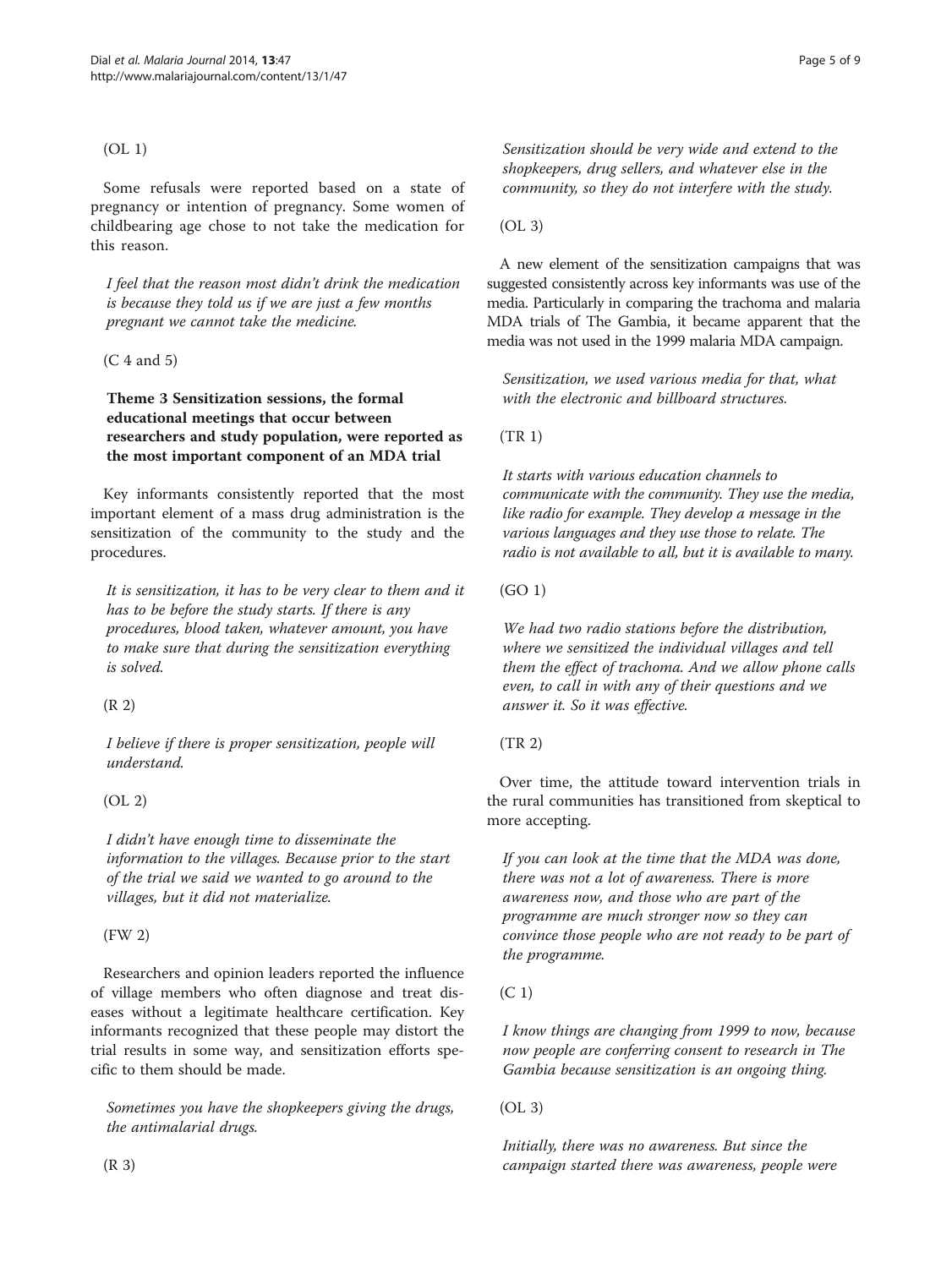sensitized, and people became to know the importance of the project.

#### (VHCW 2)

Sensitization sessions themselves should be based on community preferences.

Involve us; we should be the example.

(C 6)

Normally we don't suggest, we go to the community and ask what day would be best for them.

#### (R 2)

This is why fieldworkers have their own time to visit their study subjects: what time is convenient? As you stay with them in the community, you will know what time is convenient. It all depends on how you're going to plan your work according to their schedules

(R 3)

Theme 4 Those involved in MDA trials need defined roles and improved cohesion. Existing healthcare structures must be taken advantage of to maximize efficiency and effectiveness of information dissemination, compliance, and adherence

Villagers, fieldworkers, and researchers emphasized the need for improved communication between and among themselves.

It should be communication between the ones that are the researchers–the people who are bringing this type of programme into the community–and the community leaders.

## (VR 3)

Such a programme needs a lot of dialogue between the people and the person disseminating the information and the person implementing the programme. You need to know the community very well—you need to know which individuals are barriers to the campaign, and be able to approach them before the project begins.

(FW 2)

Communication between all participants must be truthful, consistent and frequent. This includes an initiative on all parts to identify and absolve barriers to trials.

You have to be sure your staff is telling you really what's happening, because you can't go to everyone yourself.

(R 1)

I feel there is no good interpreter between the doctors and the local community. And sometimes this delays jobs being done.

(OL 2)

There is not a consensus amongst key informants whether the results of the 1999 MDA were reported back to the target populations.

No we did not go to them to tell them the programme had failed. They should know, they need to know so at the end of the day we will be free from blame.

(FW 2)

In regards to the trial–  $I$  was a part of it, but afterwards there was no feedback for me. I believe this is something that is lacking from my own point of view; giving feedback to the community, it's not done.

(R 2)

Several key informants suggested a fieldworker, closely related to the researchers conducting the trial, be permanently posted in every village, or every few villages.

There needs to be a type of person that can be relied upon by the general community for questions.

(VR 1)

Some of them come before even and start asking questions. Because even out of working hours, some people can be passing by and come into my house and say 'I have a doubt'.

(FW 1)

According to many key informants, local staff must be used more effectively. Although this will require additional training efforts, it is reported that involving village health care workers and local staff will engage communities more quickly and effectively.

I recommend that if you want to do this kind of thing, you link with the primary health care worker in the village. If you link with that man, you have a lot of influence over the people.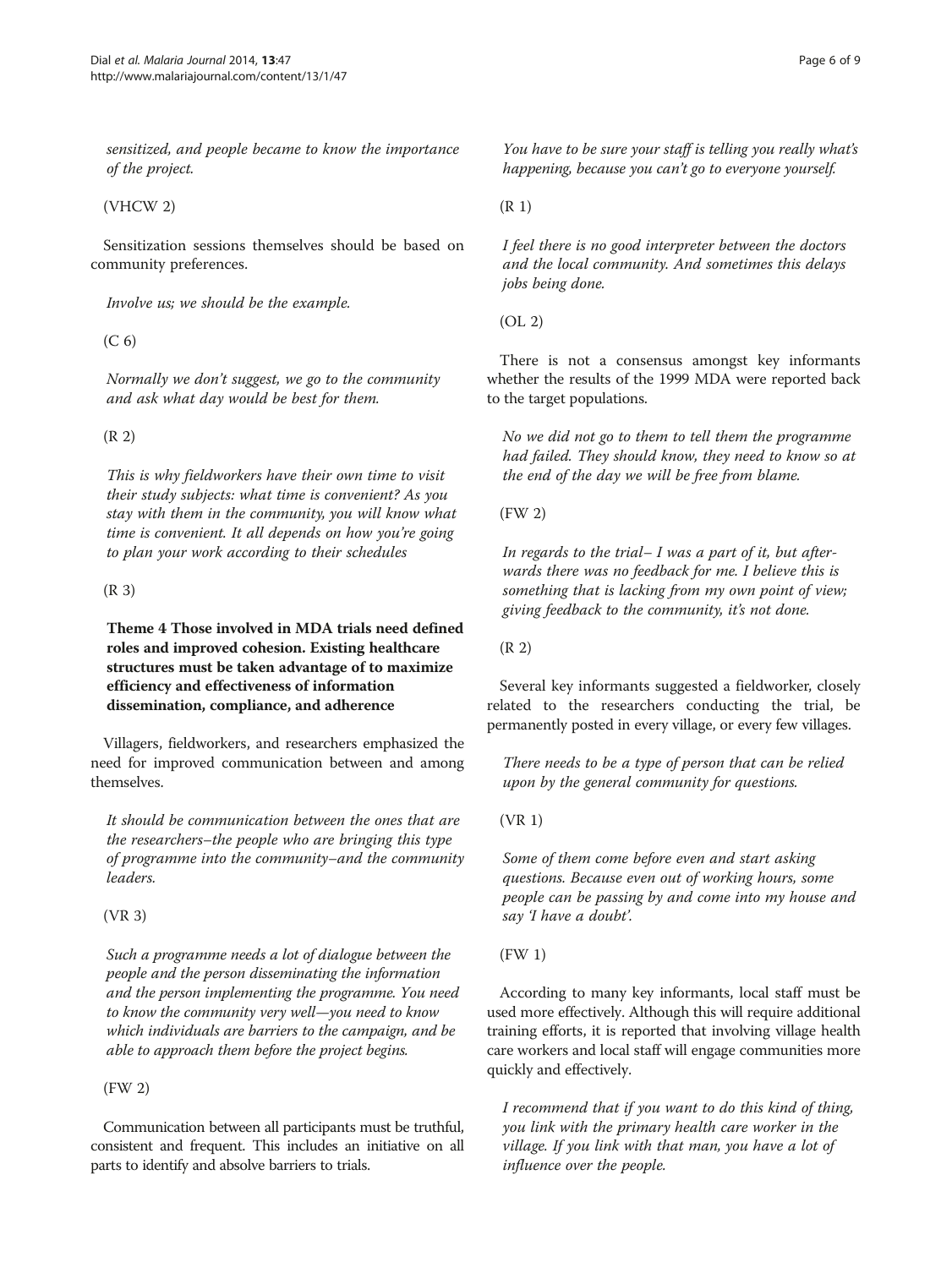#### (VR 2)

If they are taking from our practice, they should be taking the existing structures from the community. And that's what we did; we used the existing structures with emphasis on training.

#### (TR 1)

Opportunities to recruit traditional healers should be taken advantage of. Key informants from the trachoma MDA trials explained participation of village health workers called Nyaterros, or 'friends of the eye'. These individuals proved important for advocacy, dissemination of information and signifying trust between the target communities and research personnel.

So you go in and you have Village Health Workers, or another group called Nyaterros. Nyaterros is a Mandinka word referring to 'friends of the eye'. The staff was local staff that the people already know. So during the campaign these are the same team members that lead the team.

#### (TR 1)

The districts whereby we treated everybody, we used the ophthalmic nurses, we used the scouts, the reporters, students from the schools. So those are the people we use during the treatment, during the distribution, because the job was very hectic.

#### (TR 2)

## **Discussion**

This qualitative study in The Gambia examined community barriers to malaria MDA trials by interviewing stakeholders and community members involved in a 1999 malaria study and a 2010 trachoma study.

First, interviews with community members revealed a preference for MDA during the dry season due to their farming obligations during the rainy season. Although a valid preference, this finding was contradicted by researchers and opinion leaders interviewed who felt that participation in the dry season would always be limited because of ceremonies and freedom to travel. The potential for maximal participation would be greater during the rain because of farming duties, but working demands and side effects of the medicine may be legitimate reasons to avoid MDA during this period. Soliciting preferences from the community in initial sensitization meetings could help solve this challenge, which is further explored in Theme 4, revolved around communication. Substantial evidence is lacking as

to which season may be superior to employ MDA. However, MDA implemented just before or during the rainy season in The Gambia may have a significant impact given the highly seasonal nature of transmission in this area [[21\]](#page-8-0). Several government officials suggested collaboration with Senegal, arguing the potential for increased participation through broad-scale implementation that caters to the natural movement to and from different communities.

Second, major barriers to compliance and adherence of MDA trials are a product of participants' perceptions of the procedures, drug regimen, possible side effects, and eligibility for the trials. Although participation may initially be high, misconceptions and miscommunications typically arise over time and result in decreased participation. Villagers expressed a fear of blood sampling for malaria parasite detection, as it was drawn intravenously in the 1999 MDA trial. Given that malaria testing is currently done by rapid diagnostic test or microscopy in this setting (requiring only a finger prick blood sample), this fear is understandable and could be resolved by informing participants prior to the beginning of MDA that updated diagnostic methods no longer require intravenous blood samples. Further, villagers cited difficulty with the drug regimen due to the number of pills required. Explicit explanations of ACT dosage and possibility of side effects, with physical examples of tablet size and number, should be included in sensitization sessions. The number of pills and tablet size may vary across different ACT combinations, and the quantity of pills has been reported to deter compliance in sub-Saharan Africa [[22](#page-8-0)]. Similar problems have been found in lymphatic filariasis MDA trials, with non-compliance resulting from fear of side-effects despite drugs being well-tolerated by participants [[23,24](#page-8-0)].

Third, sensitization sessions were conveyed as the most essential component of a successful MDA trial. Not only do they provide overall information and allow community members to ask questions but, importantly, sensitization sessions also address cultural courtesies and establish a relationship between study populations and research staff. Although community acceptance of MDA trials has increased over the last few decades according to this study's findings, sensitization still needs refining to ensure consistent and clear information is disseminated to study populations. For example, the attendance of key personnel, such as the Alkalo (village leaders), Imam (religious leader), and other leaders of groups (youth or women) may play an important role in community buy-in given their status as decision makers and leaders [\[25](#page-8-0)]. Additionally, identifying others in the area who may be diagnosing and treating malaria (such as private pharmacy workers) is important for comprehensive coverage. Such individuals may not be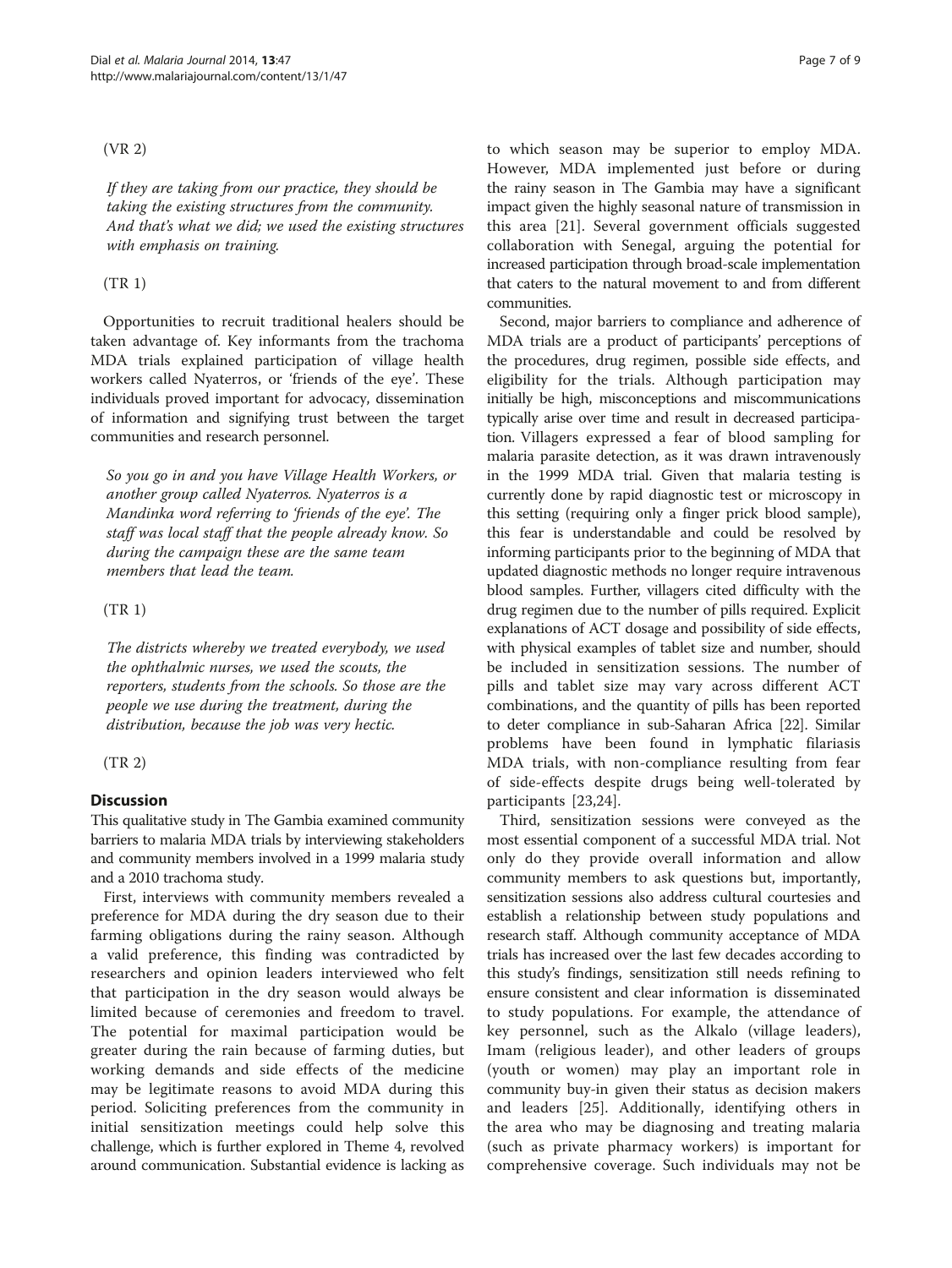apparent to the organizers of MDA trials, but can be identified and included in sensitization sessions with the help of village leaders. Sensitization sessions should also be arranged well in advance of the MDA trial, as well as immediately before, during, and after it has commenced.

Media were not used as a promotional tool in the 1999 malaria MDA trial in The Gambia, but were a successful component of the trachoma campaign's strategy according to key informants. Radio, television and billboards were important avenues for information dissemination and timing reminders, and increased the likelihood of reaching each community member. Information should be dispersed using a mixed-method approach, relying mainly on sensitization meetings with individual villages and supplemented by reminders and promotions through media. Villagers should be included during the planning of sensitization sessions to offer suggestions on how they should be run and who should be present.

Lastly, as with any top-down intervention, participants must communicate and collaborate cohesively. Communication was identified as the biggest challenge to an MDA trial, specifically the gap between fieldworkers (the individuals assisting researchers) and the villagers. This flow can be characterized bi-directionally, by information disseminated from fieldworkers to the community or by concerns articulated from the community to the fieldworkers and up to the research personnel. Lack of efficient and effective communication to villagers is likely due to inadequate fieldworker training. It is important that the fieldworker be able to articulate the future benefits and implications of the MDA trial, and to do so regularly given the constant testing and administering of drugs throughout the trial. Importantly, the information disseminated in either direction should be truthful, consistent and frequent, aiming to identify and resolve barriers to trials. Further, information should continue to be disseminated back to the communities even after the MDA trial has stopped. This will help foster the trust established between rural populations and the research community, and will help justify the villagers' investment in the trial.

As accuracy and consistency of information were repeatedly reported as essential elements of sensitization, key informants also gave suggestions on how to best restructure an MDA to address this. Questions and concerns from villagers are apparent from the beginning of sensitization through the end of any such intervention. Therefore, consistent and readily available information is essential. A possible solution to several adherence issues could involve permanently posting a fieldworker in each participating village. Several fieldworkers and trachoma researchers relayed that there needs to be a person in the village that can be constantly relied upon by the general community for questions regarding the trial. This also

might be an opportunity to take advantage of local health staff, like community health care workers, who would convey information to a supervising fieldworker. Additional training sessions would be required if including local health staff in an MDA trial. However, this training might be coupled with fieldworker training and therefore potentially alleviate barriers to community education and participation efforts. Involving traditional healers in MDA trials may also be important to demonstrate advocacy and enhance community participation [[26](#page-8-0)]. Traditional healers are revered in rural communities in The Gambia, making them an important group to involve in sensitization sessions and the actual drug administration days [\[27](#page-8-0)]. It has been seen in other disease-specific interventions in The Gambia that advocacy and assistance from village healthcare workers can increase compliance and sustainability [\[28,29\]](#page-8-0). Therefore, future trials in The Gambia should specifically target village healthcare workers, include them in training, and solicit their help in information dissemination and during administrations.

#### Limitations

This study has two distinct limitations, the first being that interviews may include biased views due to the inherent nature of snowball and purposive sampling. However, this limitation was recognized prior to sampling and the diversity of participants aimed to even out any possible bias. Secondly, information collected in this study is not only specific to The Gambia, but also specific to MDA trials for malaria. Therefore, results are likely not transferable to other settings, but may still be used to inform other MDA trials.

#### Conclusions

Participation in malaria MDA trials may be maximized during the rainy season, when all villagers are working in the farms. However, villagers prefer not to have drugs administered during this time, so targeting the transition window between the rainy and dry seasons may be a successful compromise. Fears around blood sampling and medications given during the MDA trial should be addressed during sensitization meetings in advance of the actual trial administration. Importantly, accurate and frequent communication is essential, both to and from target populations. The use of local media as an adjunct to sensitization sessions may increase uptake within the community. In further malaria MDA trials, including a designated, trained fieldworker in each village during trial administration may increase compliance and reduce fears for participating residents.

#### Abbreviations

ACT: Artemisinin-based combination therapy; MDA: Mass drug administration.